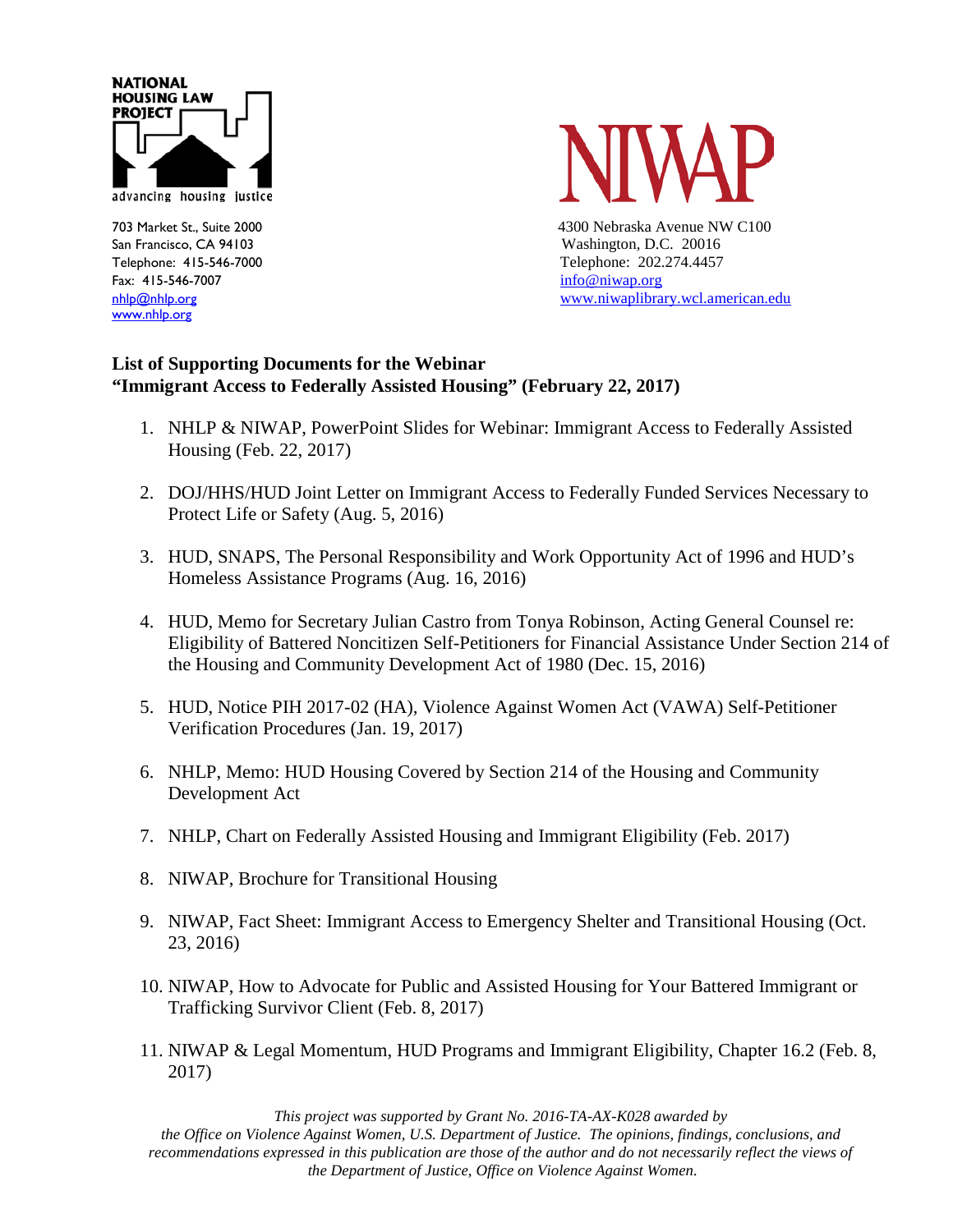









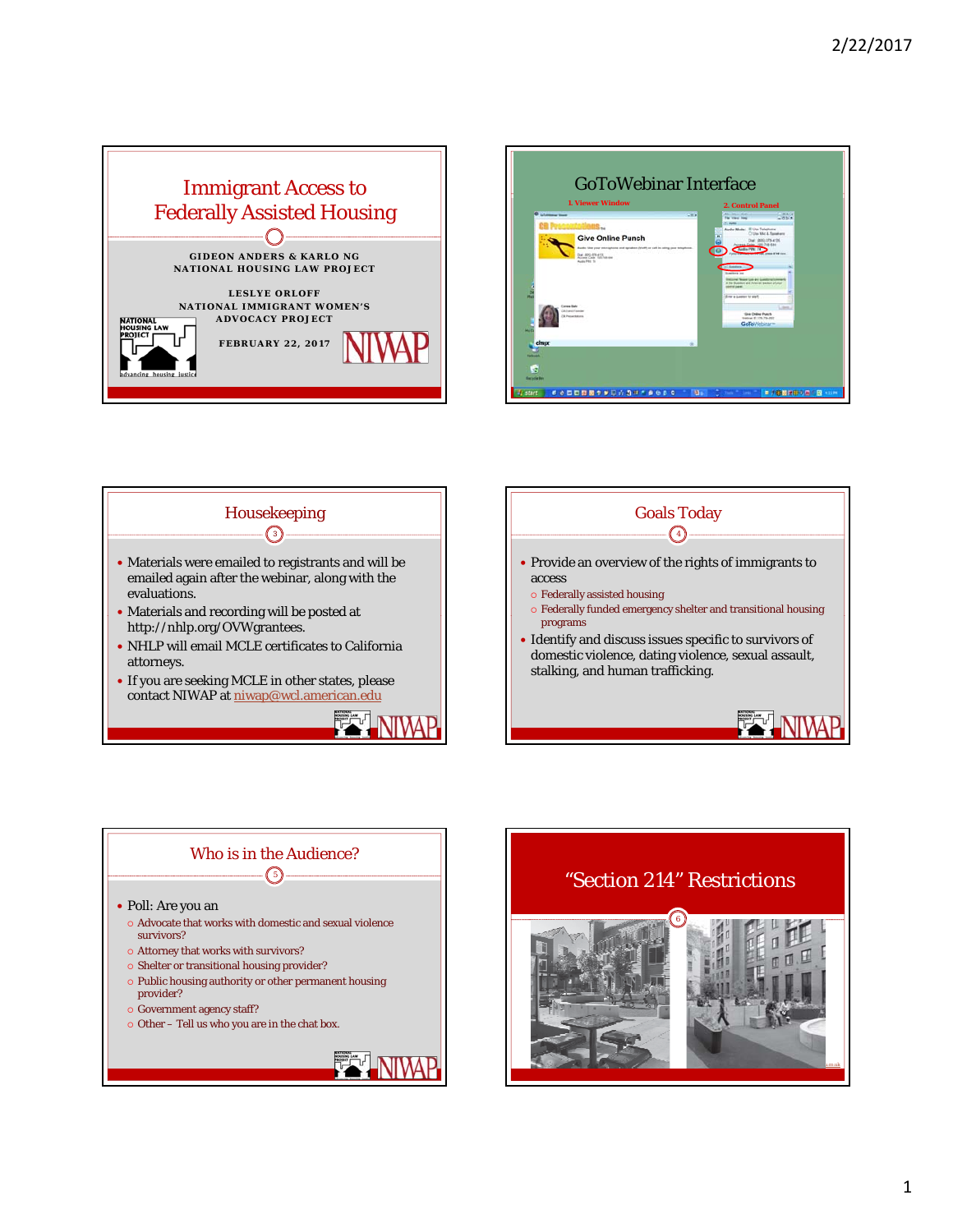## "Section 214" Restricted Housing "Section 214" Restricted HUD Programs  $\bigcap$ • Public Housing What is Section 214 of the Housing and Housing Choice Voucher Program Community Development Act of 1980? • Section 8 Project-Based Housing Poll: Which program is **not** Section 214-restricted? • Section 236 Housing  $\circ$  Public housing • Section 235 Homeownership Housing o Section 8 vouchers o Project-based Section 8 • Rent Supplement Housing Low Income Housing Tax Credit Housing Development Grants (HoDAG) o Section 514 and 516 Farm Labor Housing programs Section 23 Leased Housing Program NIWA







8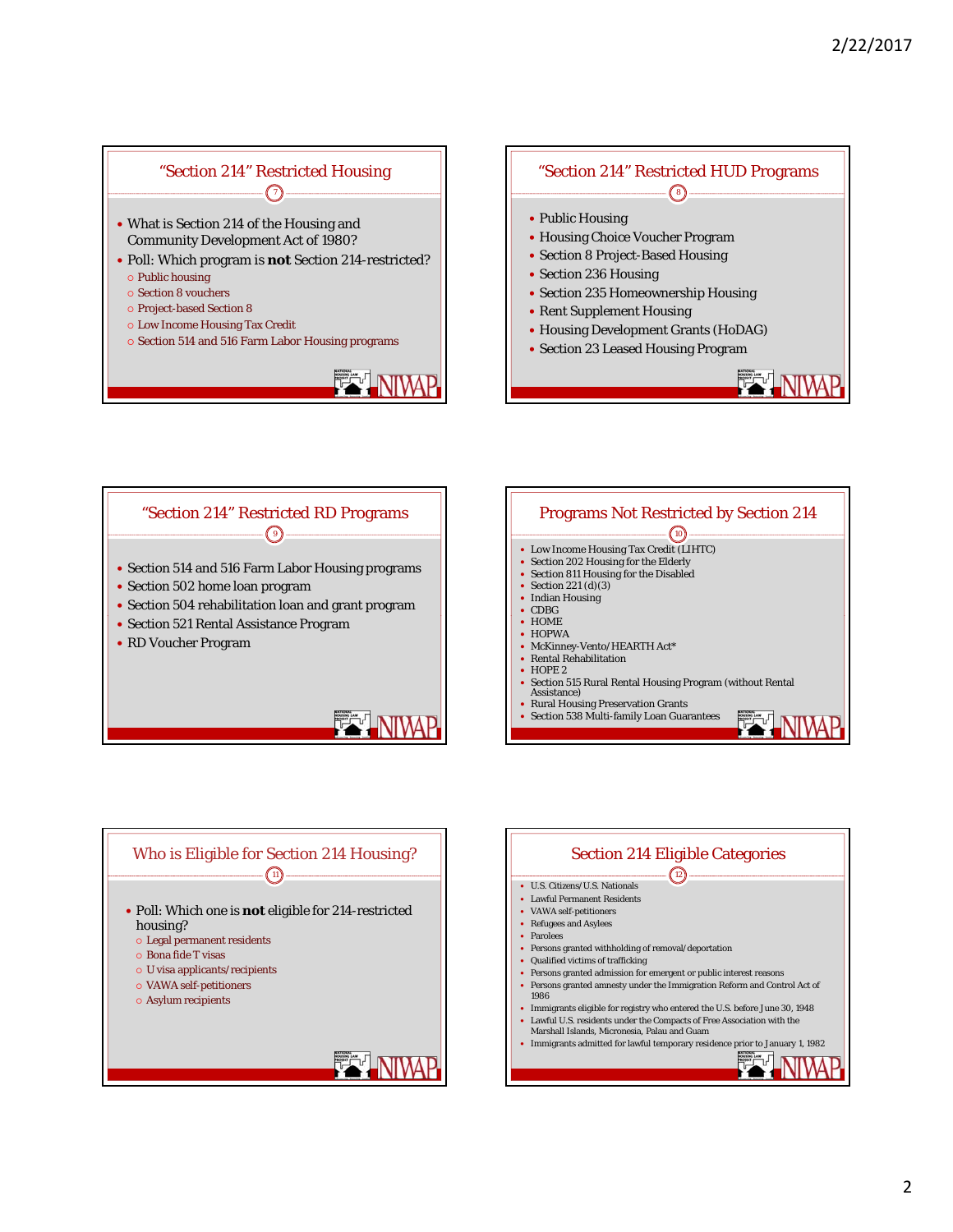## Immigrant Survivors: U and T Visa Holders U Visa holders are not among the categories of eligible immigrants listed in Section 214. Advocates should examine whether a U Visa holder fits into any other category listed in Section 214, such as victims of trafficking.  $\binom{13}{}$

- While not explicitly listed among Section 214's categories of eligible immigrants, qualified victims of trafficking, including T Visa holders, are eligible for HUD- and RDsubsidized housing.
- This is because persons who have made a bona fide application for a T Visa are eligible for federal benefits (including subsidized housing) to the same extent as refugees, who are an eligible 214 category.









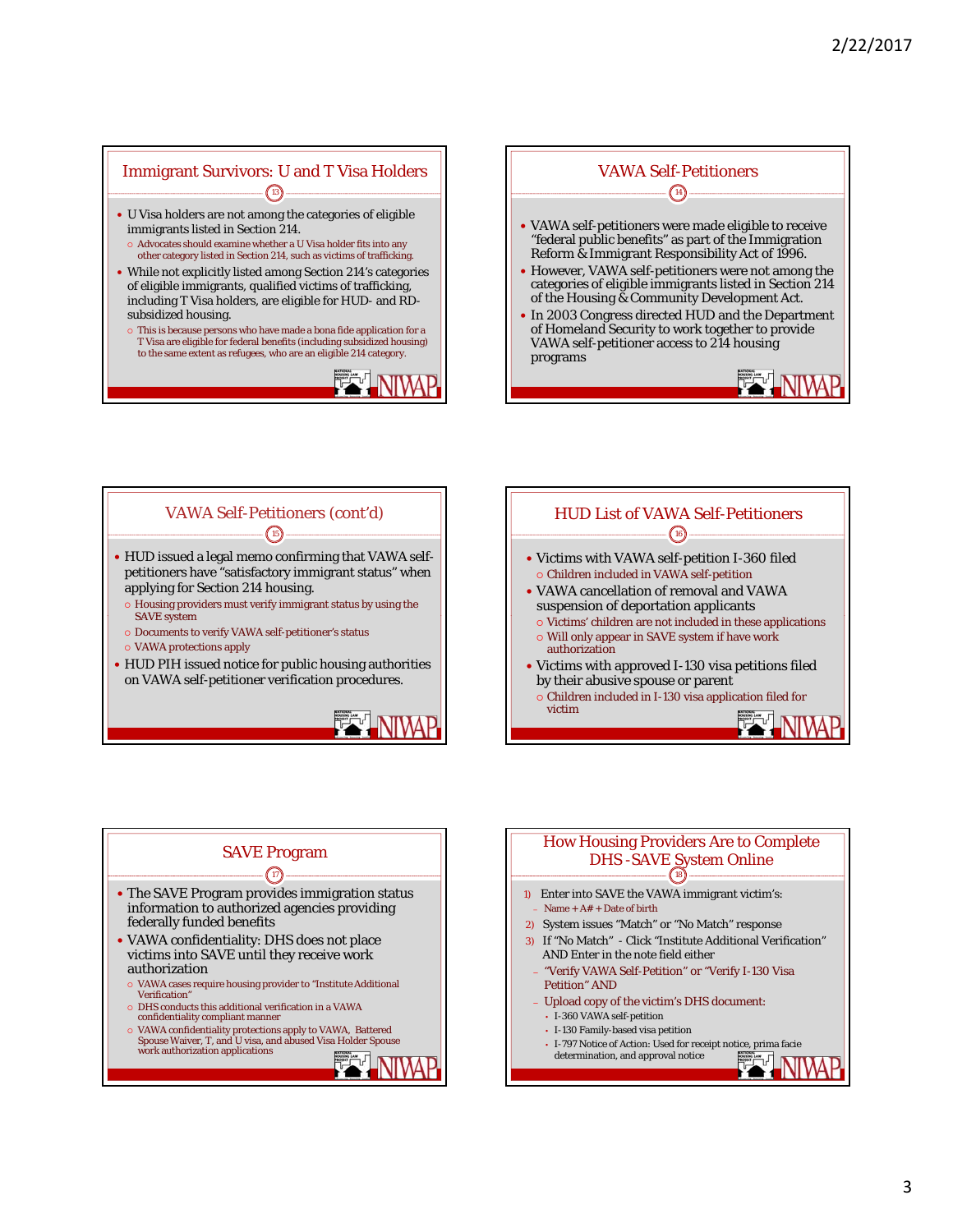







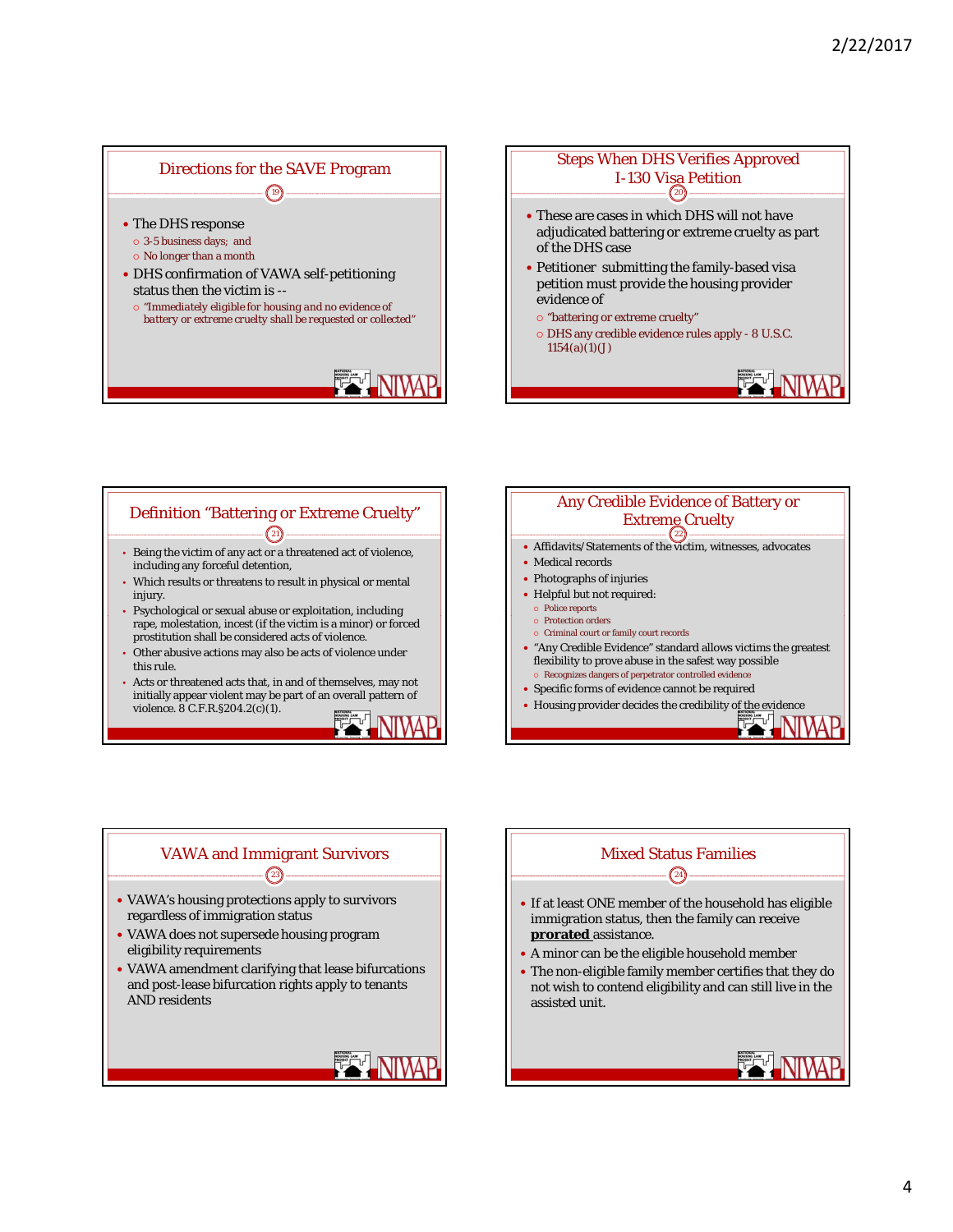





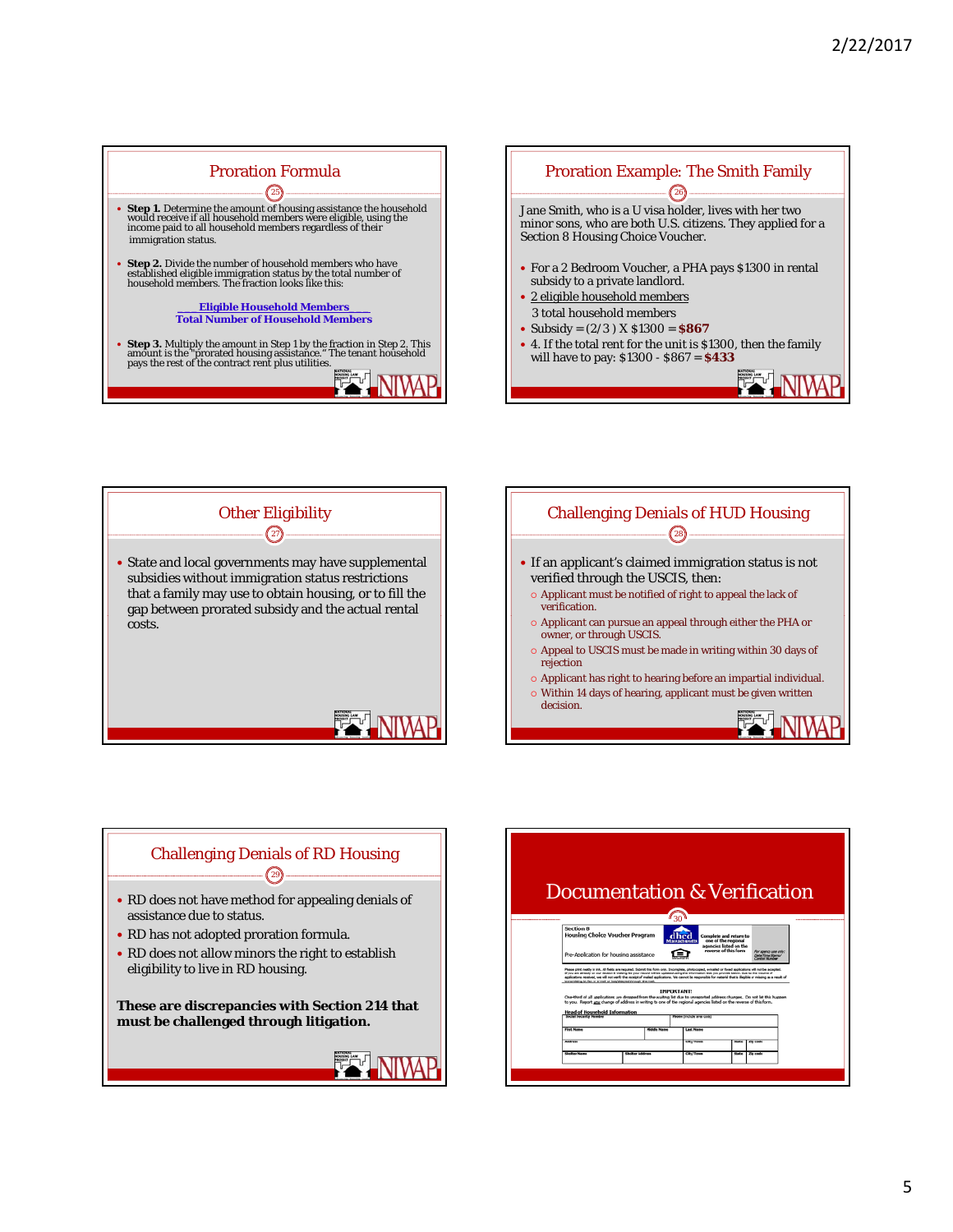## HUD Social Security Number Requirements HUD rules re: SSNs, 24 C.F.R. part 5, Subpart B For most HUD programs, every member of an applicant household **must** disclose their SSNs to be eligible for assistance. This requirement applies to:  $\binom{31}{}$  Public Housing Any program under Section 8 of the Housing Act of 1937 o Section 202 Supportive Housing for the Elderly

- $\circ$  Section 811 Supportive Housing for Persons with Disabilities;
- $\circ$  Any program under 24 C.F.R. parts 215, 221, 236, or 290
- Homeownership assistance









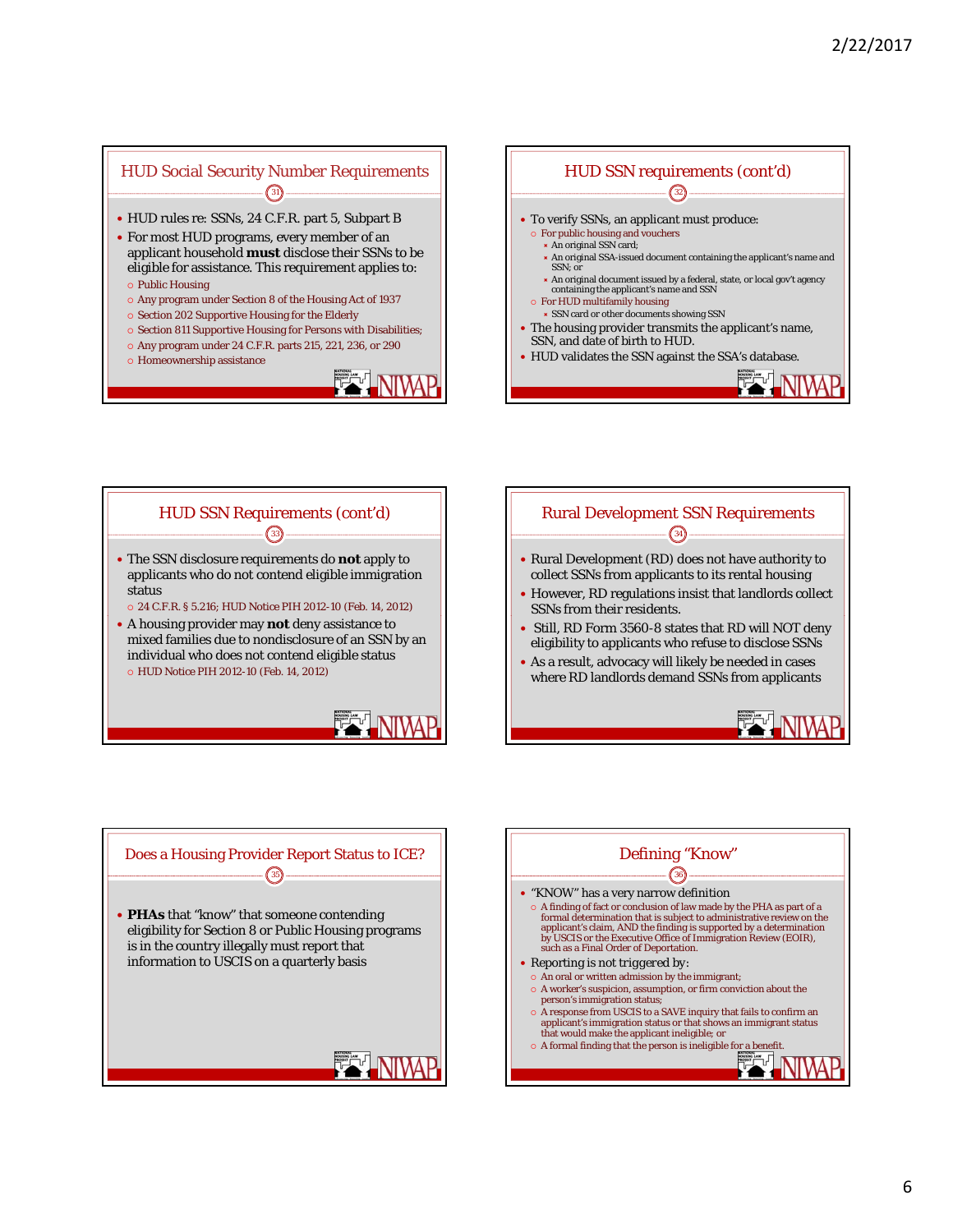





| <b>NIWAP Research: Reasons Immigrant Victims</b>                                                                 |                          |                       |  |  |  |
|------------------------------------------------------------------------------------------------------------------|--------------------------|-----------------------|--|--|--|
| <b>Turned Away from Transitional Housing</b>                                                                     |                          |                       |  |  |  |
| Primary Reasons Immigrant Domestic and Sexual Violence Victims Were Turned                                       |                          |                       |  |  |  |
| <b>Away from Transitional Housing</b>                                                                            |                          |                       |  |  |  |
|                                                                                                                  | <b>Domestic Violence</b> | <b>Sexual Assault</b> |  |  |  |
| Immigrant victim lacked the required                                                                             | 34 4%                    | 99.4%                 |  |  |  |
| documentation of immigration status<br>When documentation was required the program sought evidence of one of the |                          |                       |  |  |  |
| following:                                                                                                       |                          |                       |  |  |  |
| Documentation related immigraton<br>status                                                                       | 84 1%                    | 99.4%                 |  |  |  |
| Documentation of current employment<br>or ability to work                                                        | 56.0%                    | 98.9%                 |  |  |  |
| An employment authorization document<br>as proof of legal work authorization                                     | 52.9%                    | 98.9%                 |  |  |  |
| Did not have a driver's license*                                                                                 | 45.0%                    | 98.8%                 |  |  |  |
| Program required documentation that<br>the victim did not have                                                   | 33 2%                    | 87.0%                 |  |  |  |
| Immigrant applicant was undocumented                                                                             | 25.6%                    | 90.0%                 |  |  |  |
| Immigrant victim did not meet the<br>formal income requirements                                                  | 23.7%                    | 85.8%                 |  |  |  |
| The battered immigrant applicant failed<br>to present governement issued I.D.                                    | 18 3%                    | 86 1%                 |  |  |  |
| They were told that the evidence<br>presented of being self-sufficient was<br>insufficient                       | 9.0%                     | 85 7%                 |  |  |  |
| They were not a victim of domestic<br>violence                                                                   | n/a                      | 85.6%                 |  |  |  |
| They did not speak English                                                                                       | 2.9%                     | 3.1%                  |  |  |  |

| <b>NIWAP Research: Immigrant Victim</b><br><b>Transitional Housing Acceptance Rates</b> |                         |                      |          |          |
|-----------------------------------------------------------------------------------------|-------------------------|----------------------|----------|----------|
| <b>Type of Crime</b>                                                                    | $\%$<br><b>Accepted</b> | #<br><b>Accepted</b> | % Denied | # Denied |
| <b>Domestic Violence</b>                                                                | 47.1%                   | 1759                 | 52.9%    | 1979     |
| <b>Sexual Assault</b>                                                                   | 5.8%                    | 29                   | 94.2%    | 466      |
| <b>Human Trafficking</b>                                                                | 78.5%                   | 146                  | 21.5%    | 40       |
| Abused/Abandoned/<br><b>Run Away Children</b>                                           | 80.8%                   | 51                   | 19.2%    | 12       |
|                                                                                         |                         |                      |          |          |

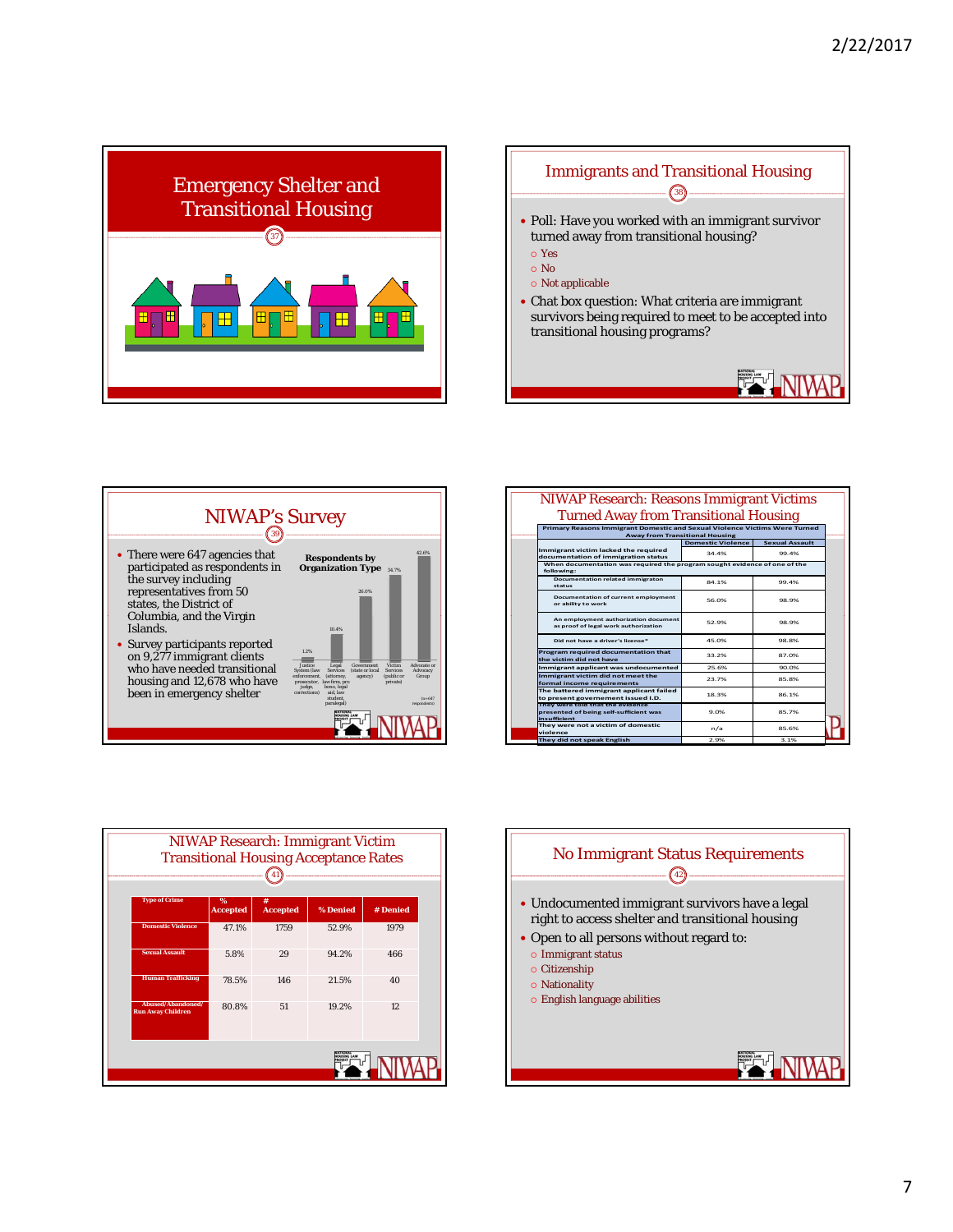





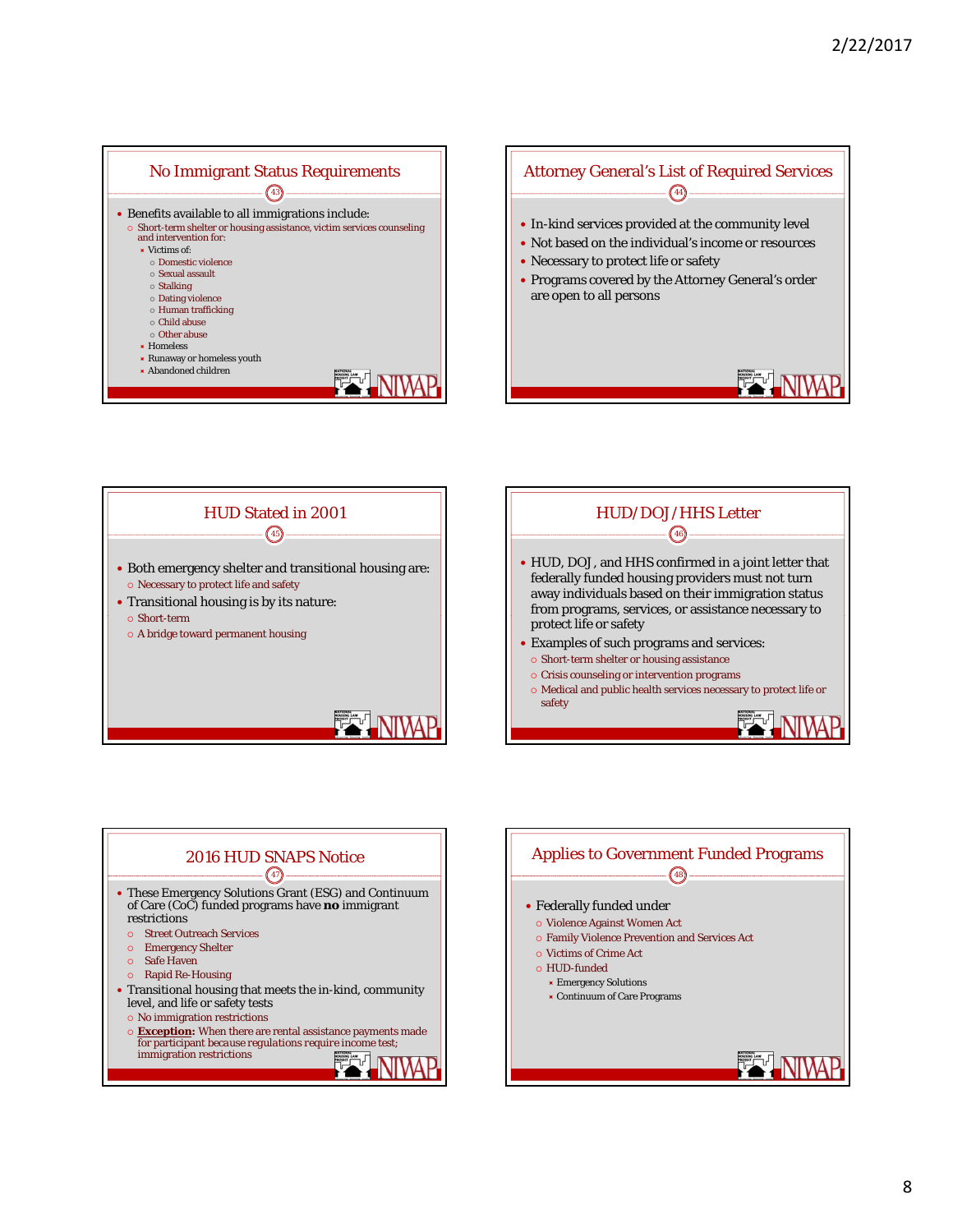